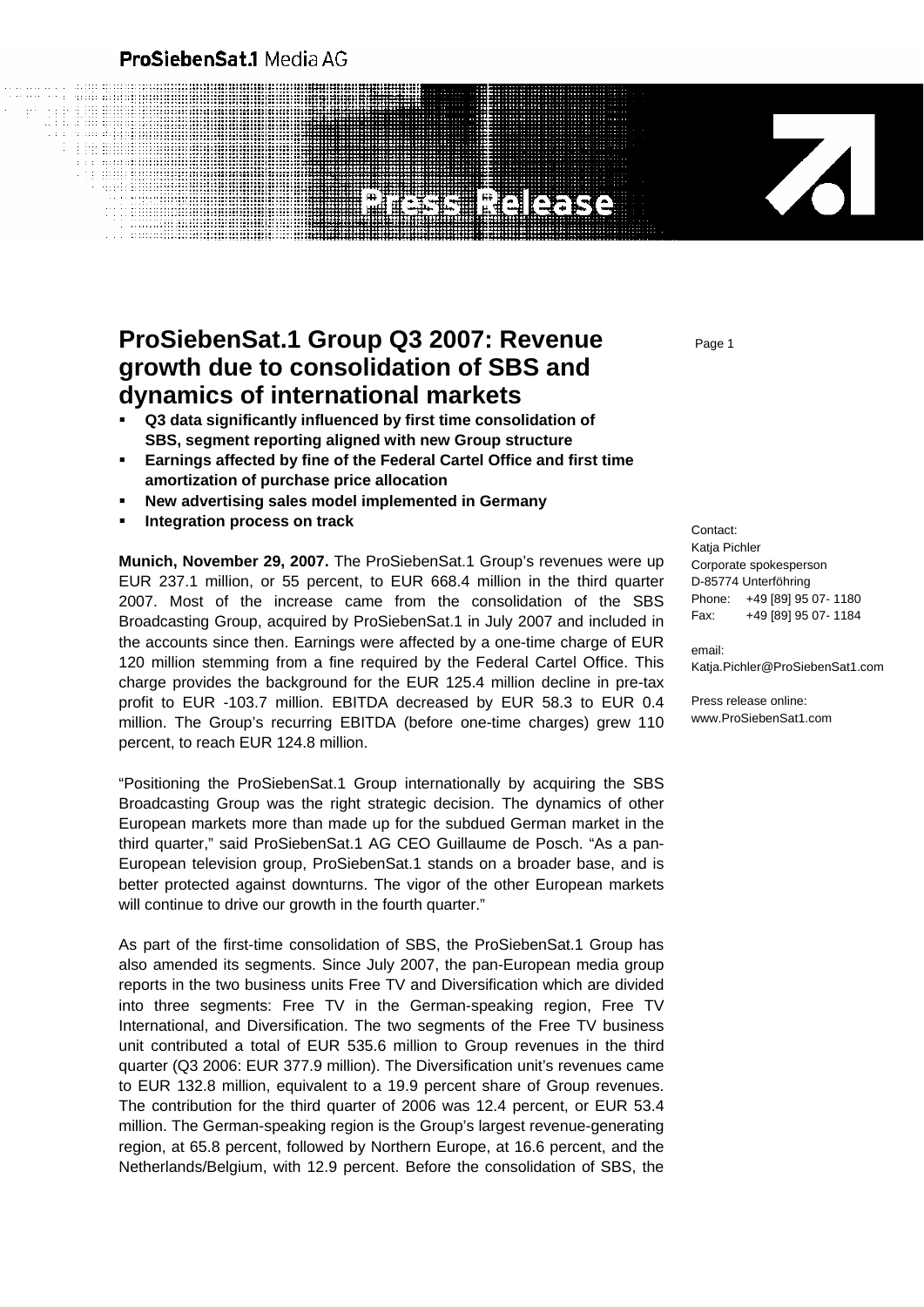ProSiebenSat.1 Group generated its revenues entirely in Germany, Austria and  $P_{\text{Page 2 of 4}}$ Switzerland.

Z

#### **Financing of SBS transaction affects net financial debt**

At September 30, 2007, the Group had net financial debt of EUR 3.541 billion, compared to EUR 311.6 million a year earlier. The primary reason for the increase was the Group's substantially higher financial liabilities resulting from the financing arrangements associated with the SBS acquisition.

### **Segment Free TV German-speaking region: One-off charge affects profit performance**

During the third quarter of 2007, there were gathering signs that consumer spending in Germany would not pick up as expected. The revenue performance of the Group's family of stations Sat.1, ProSieben, kabel eins and N24 felt the impact. Revenues in the segment for advertising-financed TV in the German-speaking region came to EUR 378.3 million, and were thus slightly higher than the prior-year's equivalent (Q3 2006: EUR 377.9 million).

The segment's earnings situation was affected by the one-time expenses resulting from the fine of EUR 120 million. Consequently, EBITDA decreased EUR 111.5 million, to EUR -63.3 million. Recurring EBITDA grew by EUR 10.7 million, to EUR 59.7 million, particularly thanks to lower marketing expenses.

#### **New Free TV International segment develops very positively**

The new Free TV International segment enjoyed significant revenue and earnings growth in the third quarter. Revenues gained 10.6 percent, to reach EUR 157.3 million. Revenues were up substantially at the advertising-financed stations in every region, with Norway (+18.4%), the Netherlands (+13.4%) and the Eastern European stations (+13.0%) in the lead. The dynamic revenue performance also improved the operating results further. EBITDA was up 19.5 percent, to EUR 34.3 million (Q3 2006: EUR 28.7 million).

#### **Diversification segment grows both organically and through acquisitions**

The diversification segment generated revenues of EUR 132.8 million in the third quarter, equivalent to an increase of EUR 79.5 million, or 149.2 percent. Most of the increase resulted from the effects of the first consolidation of SBS. The segment was also strengthened by the first-time consolidation of the online platforms wer-weiss-was.de and MyVideo.de. Revenue growth was furthermore driven by the extremely good performance of existing operations. EBITDA increased by EUR 19.2 million, to reach EUR 29.7 million.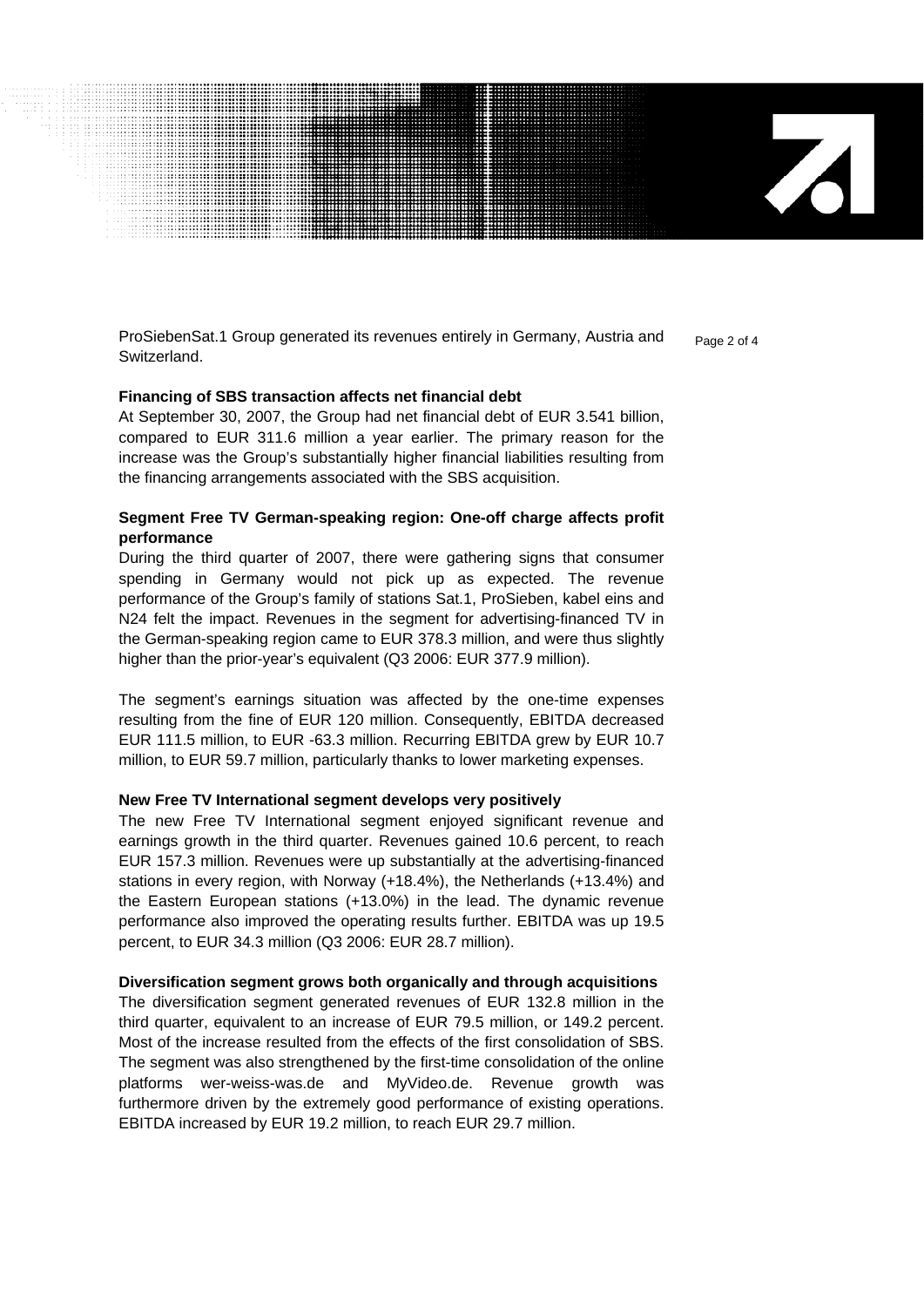#### **Nine-month period: SBS consolidation accelerates growth Page 3 of 4**

The ProSiebenSat.1 Group improved its operating performance even further in the first nine months of 2007, generating a substantial increase in revenues of 18.9 percent to EUR 1.721 billion. This growth was supported by all segments, and the consolidation of SBS made a major contribution. Allowing for the EUR 120 million provision for the Federal Cartel Office proceedings, EBITDA declined 15.1 percent, to EUR 241.2 million. Recurring EBITDA (before onetime charges) was EUR 366.0 million, up 27.9 percent from the equivalent figure last year.

#### **Free in TV German-speaking region: Growth of advertising revenues**

For the first nine months of the year, the advertising revenues of the segment Free TV in the German-speaking region showed an increase of 1.9 percent to reach EUR 1,313 billion. The Free TV stations ProSieben and kabel eins made a particularly good contribution out of higher advertising revenues. The onetime charge resulting from the FCO fine kept EBITDA for the first nine months of 2007 down from last year, at EUR 155.1 million (Q1-Q3 2006: EUR 244.1 million). Recurring EBITDA rose 13.6 percent, to EUR 279.6 million.

#### **Diversification: Strong growth**

From January to September 2007 the Diversification segment showed a strong growth. Revenues were up 57.4 percent, to EUR 251.2 million. EBITDA also showed a growth rate in the high double digits, gaining 28.3 percent to reach EUR 52.1 million.

### **Outlook: Revenue increases through first-time consolidation of SBS and organic growth, strategic objectives reaffirmed**

The Corporation's top priority for the next few months is the successful integration of the two Groups. International project teams have been formed to advance internal integration as quickly as possible, and thus to reap the expected synergies of EUR 80 to 90 million with full effect in 2010. These teams are working in close coordination to develop new approaches, especially in the area of TV production for the Group. In the Diversification unit, business models that had formerly focused on single countries will be extended into new markets. Over the next few months, for example, the MyVideo online platform may be launched in several SBS countries. The SevenGames.com international gaming platform will be launched as early as December.

For this year, the Company continues to expect higher revenues and earnings, predominantly caused by the initial consolidation of SBS. As in previous years, recurring EBITDA is expected to rise faster than revenues again this year.

 $\mathbf{Z}$